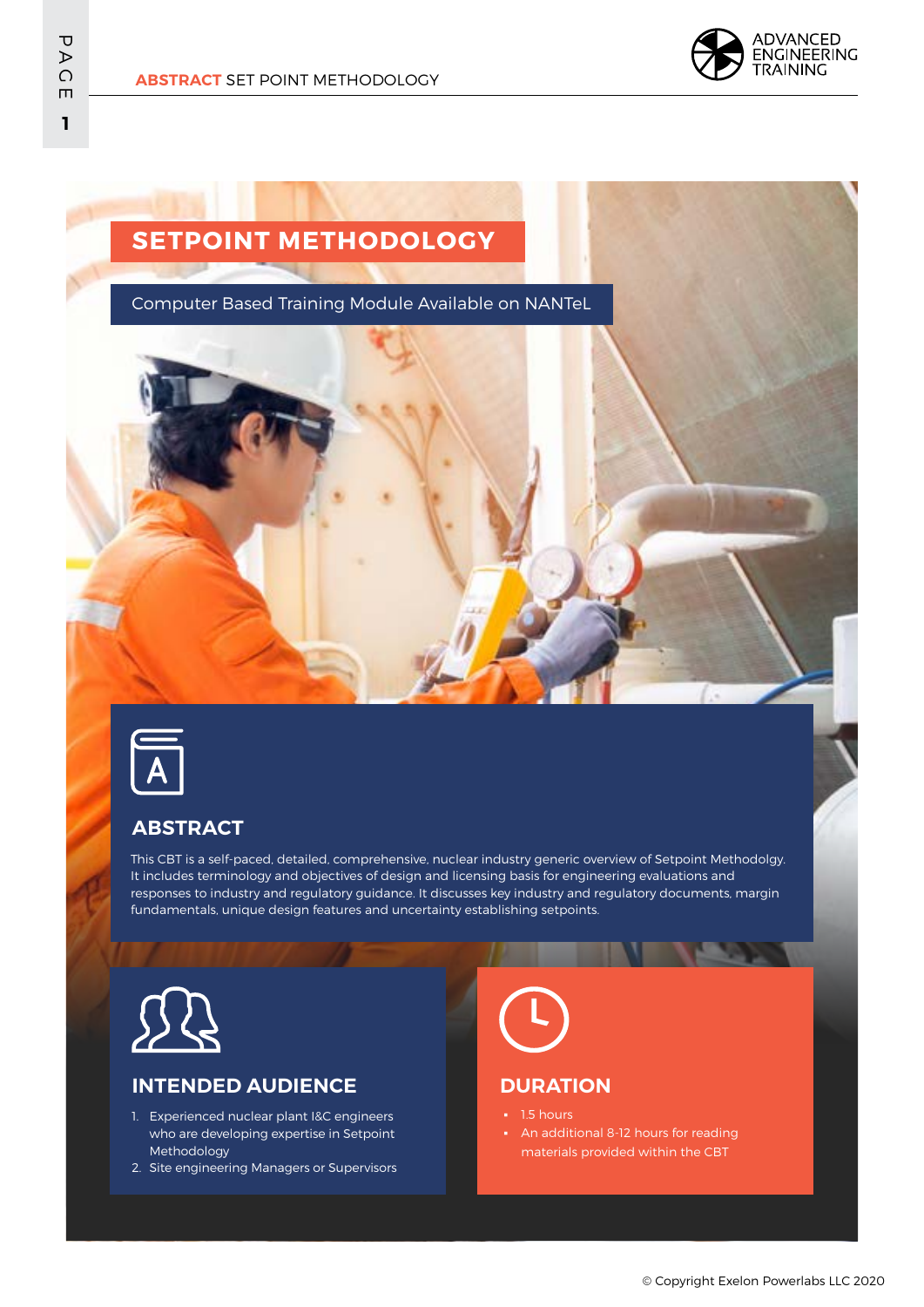

## **TERMINAL LEARNING OBJECTIVES**

- 1. State the importance of setpoint control in the plant safety analysis as part of the design basis.
- 2. Define the important terms from ISA S67.04 Part 1 1994.
- 3. Describe the laws that apply to a nuclear setpoint control program from 10 CFR 50 and associated documents.
- 4. Recognize the guidance Regulatory Guide 1.105, Revision 0, 1 and 2 and 3.
- 5. Describe the current regulatory position with respect to NRC Regulatory Guide 1.105 Rev 3 and associ ated NRC documents.
- 6. Address the future regulatory path being taken.
- 7. Describe the setpoint calculation process as addressed in ISA S67.04 Part I and Part II.
- 8. Define terms related to safety calculations.
- 9. Contrast the circumstances for applying instrument uncertainty terms under normal, seismic and accident conditions.
- 10. Identify the requirements on uncertainty terms in order to combine them using root sum square (RSS) following the ISA S67.04 methodology.
- 11. Describe the graded approach to setpoints.
- 12. Describe the requirements to extend the Technical Specification surveillance intervals following the ISA S67.04 Part I and II methodology.
- 13. Describe the role of setpoints in Technical Specifications and the evolutions in regulatory guidance related to setpoints as addressed in NRC Standard Technical Specifications and associated documents.
- 14. Describe how the regulatory process has been implemented in inspections of setpoint control programs over the past and present.
- 15. Describe how the major elements of the 10 CFR 50.59 reviews apply to the performance of a new or revised setpoint calculation.